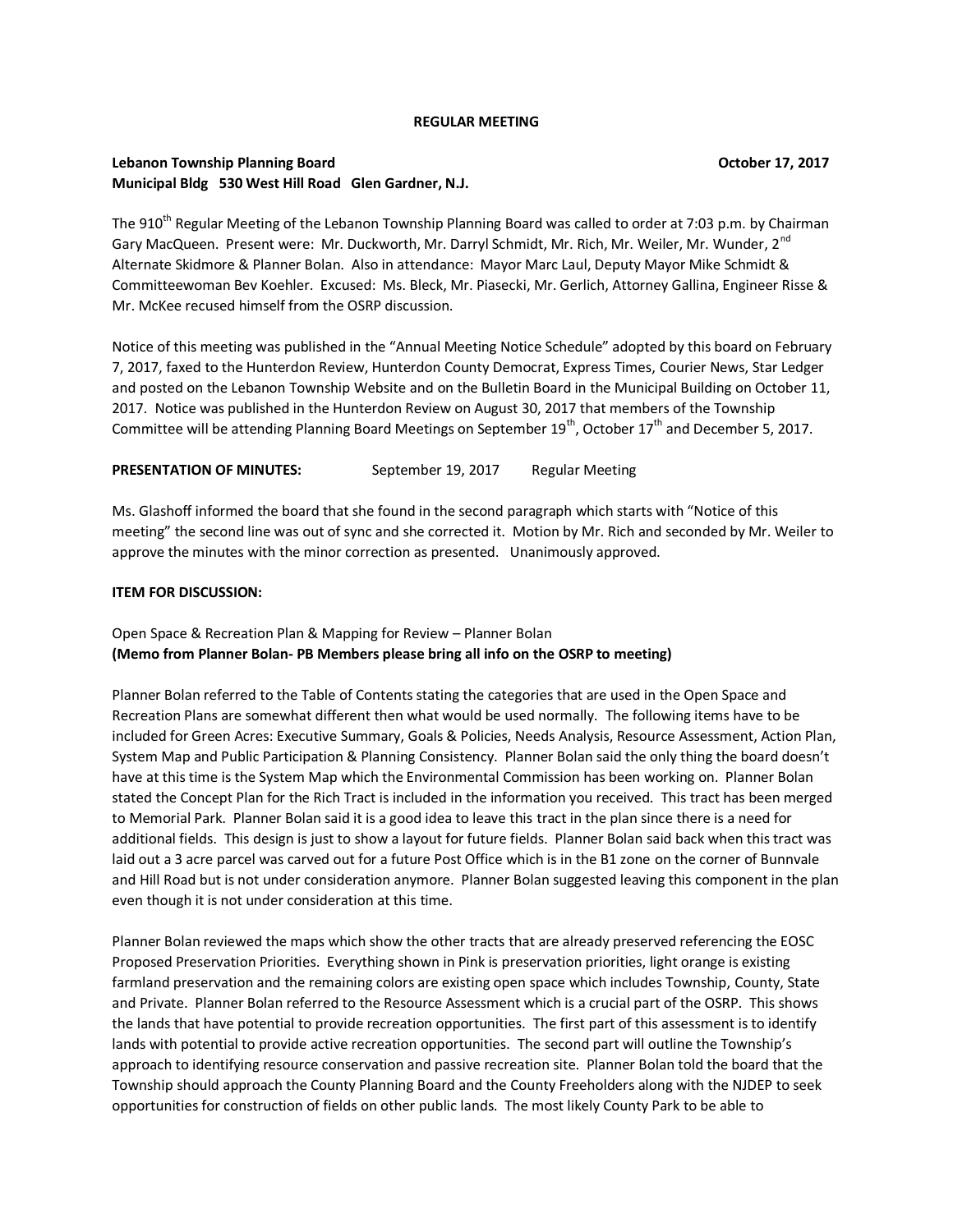# **Lebanon Township Planning Board October 17, 2017 Page 2**

accommodate facilities is at the Teetertown Preserve/Mountain Farm location. Planner Bolan noted the Township in working with State & County agencies along with non-profits that have identified lands that are suitable for preservation, mainly as passive recreation and open space lands. This type of land is compatible with the goals of our plan as well as the goals of water supply and natural resource protection.

Under Resource Assessment is Table 11-NJ Landscape Program Ranking Systems. Lebanon Township is rich in habitat that is suitable to support populations of threatened and endangered species. There are 5 landscape project categories and 4 of those categories represent forested wetland, emergent, forest and grassland habitat. Most of these habitats have documented presence of State threatened and endangered species. There is also grassland habitats in the Township which has documentation of the threatened and endangered species, which include areas along the South Branch of the Raritan River, the Musconetcong River and areas in the vicinity of the Spruce Run Creek.

Planner Bolan said that Lebanon Township has chosen to utilize the NJ Landscape Project data to further define priorities for preservation in keeping with the goals and policies of the plan. Planner Bolan noted as part of the development of the plan, OSEC has developed a list of preservation prioritization criteria. They include trail connectivity and access, contiguous open space, water quality, farmland preservation, woodland preservation and ecological corridors. Moving on to the Action Plan, Planner Bolan said a number of action plans have been implemented successfully and should be continued. Memorial Park which is centrally located has a total of 37 acres to serve the residents. The Township should contact both the County and State to seek use of lands in existing park facilities for the potential to construct athletic fields. Planner Bolan suggested the Township should solicit landowner interest in participating in the Green Acres funding and other acquisition programs. The use of easements and agreements should be considered in lieu of acquisition of property. In some circumstances a landowner may be amendable to providing access to their property but do not wish to sell their property. Also, the Township could consider the feasibility of assessing fees for field use, which could be used to cover the costs of field maintenance.

Planner Bolan suggested the Township could consider a stewardship and education program in conjunction with its preservation efforts and even if the landowner decided not to participate in the ongoing preservation program, they would be left with information that is critical to overall resource protection. Planner Bolan referred to Item f which is conservation easements and agreements. Recreational lands passive and active can be made more accessible with access through conservation easements. When property owners are reluctant to have their property with an easement or agreements, agreements to permit limited activities, like trail access may be appropriate. With conservation easements they can encompass some desirable environmental resource such as a stream, floodplain or steep slopes. Limited access permitted through conservation easements can make certain lands more accessible to the public. Planner Bolan spoke about partnering with other agencies examples: County, State through the Divisions of Parks/Forestry/Fish and Wildlife. There are also, non-profits and watershed groups that have also become active in land preservation which include NJ Conservation Foundation, Nature Conservancy, Hunterdon Land Trust and the Raritan Headwaters Association which are active in the Township.

The Board Members and Committee Members had many questions & comments and at the conclusion of the questions and comments, Planner Bolan said the next step is for the Planning Board to hold their Public Hearing on December  $5^{th}$ . The Township Committee will also hold a Public Hearing the next evening on December 6<sup>th</sup>. This is a requirement of Green Acres in order for the Township to qualify for funds.